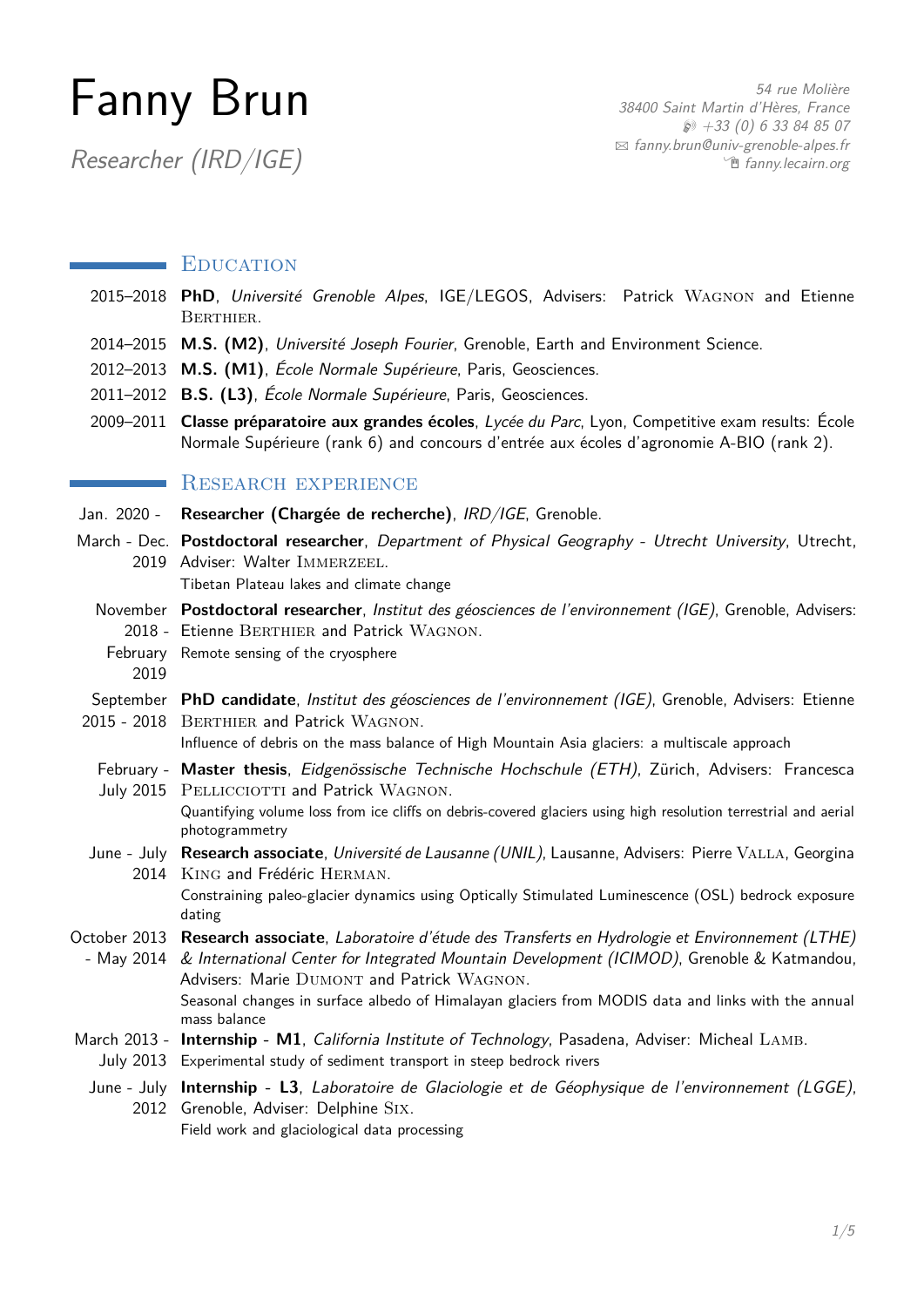### FIELD CAMPAIGNS

- 2019 **Paiku Co basin, China**, Setting up of meteorological stations and installation of pressure transducers in proglacial lakes, 2 weeks.
- 2019 **Fedchenko Glacier, Tajikistan**, Accumulation measurements, 5 weeks.

2014, 2015, **Khumbu, Nepal**, Glaciological and meteorological data collection on Mera and Changri Nup

2016, 2017, glaciers, 1 month each time.

2020, 2021

a sa salawan

- June 2012 **French Alps**, Glaciological data collection.
	- now

## TEACHING AND ADVISING

#### **Teaching**

2015-2018 **Master and bachelor courses**, Université Grenoble Alpes, Geophysics, GIS, glaciology, statistics, Python programming.

#### Advising

- 2022 Zoé Lacombe (Master 2; 6 months), 30%
- 2022 Arnaud Reboud (Master 2; 6 months), 30%
- 2021-2024 Arbindra Khadka (PhD; 3 years), 50%, 1 publication in press
	- 2020 Zoé Bessin (Master 2; 6 months), 5%, 1 publication
	- 2020 Luc Berraud (Master 2; 6 months), 50%, 1 publication in review
	- 2020 Janali Rezaei (Master 2; 5 months), 80%, 1 publication in prep.
	- 2017 Camille Reverchon (Master 1; 2 months), 100%, 1 publication

#### **LANGUAGES**

- French **Mother tongue**
- English **Fluent**
- German **Basic knowledge**

# **PROJECTS**

2022-2025 ANR JCJC - Impact of Future Rain/snow transition height On Glacier mass balance (iFROG); PI

## AWARDS

- 2019 Prix Prud'homme; awarded by météo et climat for outstanding PhD dissertation
- 2019 Prix de thèse de l'UGA; awarded by Université Grenoble Alpes for outstanding PhD dissertation
- 2019 Prix de géophysique; awarded by the Comité National Français de Géodésie et Géophysique for outstanding PhD dissertation
- 2018 L'Oréal UNESCO For women in science; 15 k€
- 2018 Outstanding Student Poster and PICO (OSPP) award; EGU 2018

## **OTHER**

- o Scientific Editor for Journal of Glaciology
- { Co-chair of the Regional Assessment of Glacier Mass Change (RAGMAC) working group of the IACS (2019-2023)
- { Member of the Global Terrestrial Network for Glaciers (GTN-G) Steering Committee (Advisory board)
- { Guest Editor for the special issue "Regional Assessments of Glacier Mass Changes Based on Geodetic Methods" in Frontiers in Earth Sciences
- $\circ$  Reviewer for The Cryosphere, Journal of Glaciology, Frontiers in Earth Sciences, Journal of Hydrology, Scientific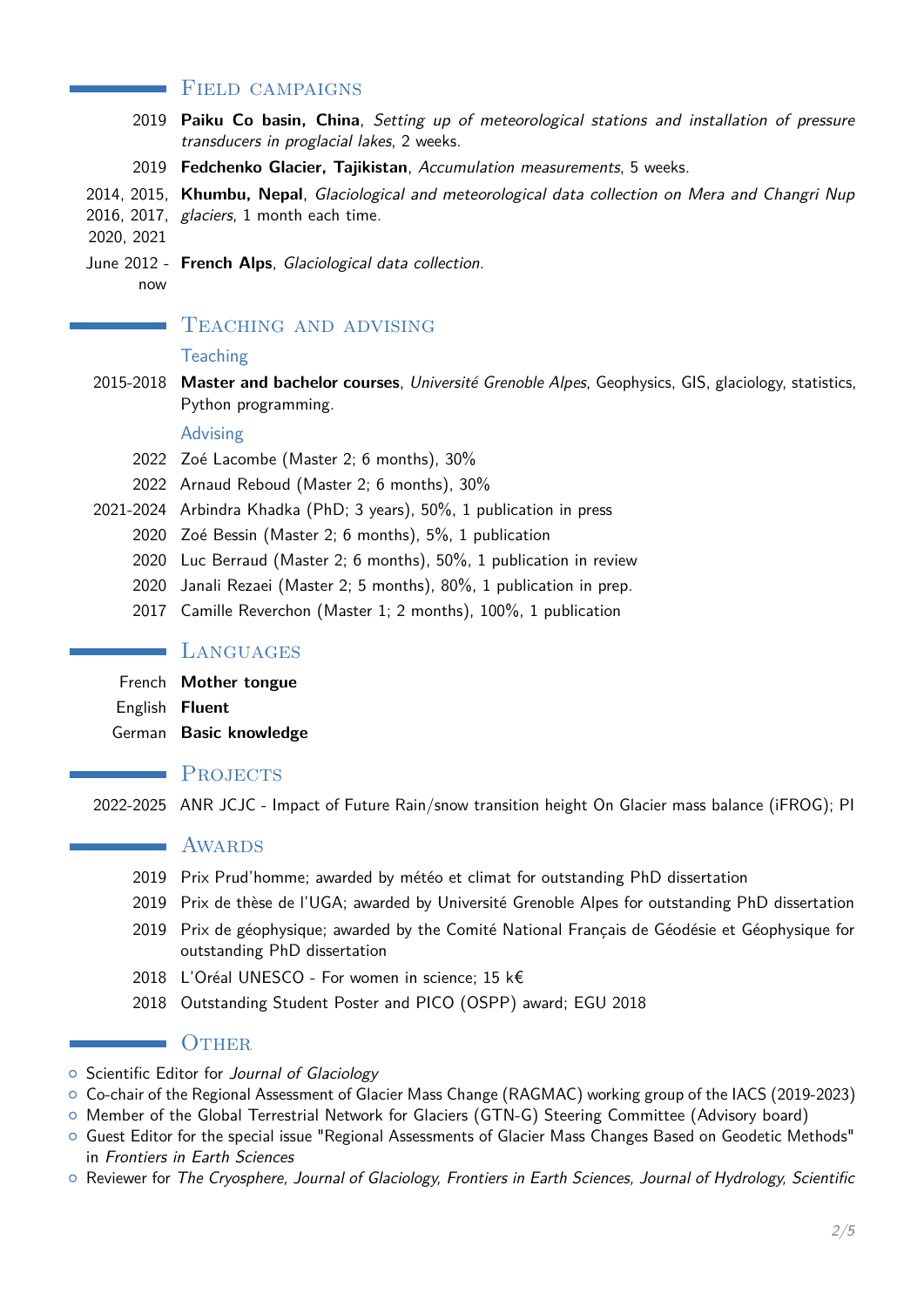Reports, Cold Region Science and Technology, Earth and Planetary Science Letters, Earth Surface Processes and Landforms, Hydrological Processes, Remote sensing of environment, ESurf, Nature Geoscience, Nature Communication and Nature

 $\circ$  Co-convener for EGU 2017 session on debris-covered glaciers and EGU 2020 and 2022 large scale glacier observation and modelling session

## **PUBLICATIONS**

\* denotes a student/postdoc, I contributed to advise

In review

- 33. Béraud, L.\*, D. Cusicanqui, A. Rabatel, **Brun, F.**, C. Vincent, and D. Six: Glacier-wide seasonal and annual geodetic mass balances from Pléiades stereo images. Application to the Glacier d'Argentière, French Alps, Journal of Glaciology, in review.
- 32. Khadka, A.\*, P. Wagnon, **Brun, F.**, D. Shrestha, Y. Lejeune, and Y. Arnaud: Evaluation of ERA5-Land and HARv2 reanalysis data at high elevation in the upper Dudh Koshi basin (Everest region, Nepal), Journal of Applied Meteorology and Climatology, in review.

#### 2022

31. Bessin, Z.\*, Dedieu, J.-P., Arnaud, Y., Wagnon, P., **Brun, F.**, Esteves, M., Perry, B., and Matthews, T.: Processing of VENµS Images of High Mountains: A Case Study for Cryospheric and Hydro-Climatic Applications in the Everest Region (Nepal), Remote Sens., 14, 1098, <https://doi.org/10.3390/rs14051098>, 2022.

#### 2021

- 30. Hugonnet, R., McNabb, R., Berthier, E., Menounos, B., Nuth, C., Girod, L., Farinotti, D., Huss, M., Dussaillant, I., **Brun, F.**, and Kääb, A.: Accelerated global glacier mass loss in the early twenty-first century, Nature, 592, 726–731, <https://doi.org/10.1038/s41586-021-03436-z>, 2021.
- 29. Lei, Y., T. Yao, L. Tian, Y. Sheng, Lazhu, J. Liao, H. Zhao, W. Yang, K. Yang, E. Berthier, **F. Brun**, Y. Gao, M. Zhu, and G. Wu (2021), Response of downstream lakes to Aru glacier collapses on the western Tibetan Plateau, The Cryosphere, 15(1), 199–214, [10.5194/tc-15-199-2021](http://10.5194/tc-15-199-2021).
- 28. Shea, J. M., Kraaijenbrink, P. D. A., Immerzeel, W. W., and **Brun, F.**: Debris Emergence Elevations and Glacier Change, Front. Earth Sci., 9, 895, <https://doi.org/10.3389/feart.2021.709957>, 2021.
- 27. Thomson, L., **Brun, F.**, Braun, M., and Zemp, M.: Editorial: Observational Assessments of Glacier Mass Changes at Regional and Global Level, Front. Earth Sci., 8, [https://doi.org/10.3389/feart.2020.](https://doi.org/10.3389/feart.2020.641710) [641710](https://doi.org/10.3389/feart.2020.641710), 2021.
- 26. Vincent, C., D. Cusicanqui, B. Jourdain, O. Laarman, D. Six, A. Gilbert, A. Walpersdorf, A. Rabatel, L. Piard, F. Gimbert, O. Gagliardini, V. Peyaud, L. Arnaud, E. Thibert, **F. Brun**, and U. Nanni (2021), Geodetic point surface mass balances: a new approach to determine point surface mass balances on glaciers from remote sensing measurements, The Cryosphere, 15(3), 1259-1276, [10.5194/tc-15-1259-2021](http://10.5194/tc-15-1259-2021).
- 25. Wagnon, P., **F. Brun**, A. Khadka\*, E. Berthier, D. Shrestha, C. Vincent, Y. Arnaud, D. Six, A. Dehecq, M. Ménégoz, and V. Jomelli (2021), Reanalysing the 2007–19 glaciological mass-balance series of Mera Glacier, Nepal, Central Himalaya, using geodetic mass balance, Journal of Glaciology, 67(261), 117-125, [10.1017/jog.2020.88](http://10.1017/jog.2020.88).

#### 2020

- 24. **Brun, F.**, D. Treichler, D. Shean, and W. W. Immerzeel (2020), Limited contribution of glacier mass loss to the recent increase in Tibetan Plateau lake volume, Frontiers in Earth Science, 8, [10.3389/feart.2020.582060](http://10.3389/feart.2020.582060).
- 23. Charton, J., V. Jomelli, I. Schimmelpfennig, D. Verfaillie, V. Favier, F. Mokadem, A. Gilbert, **F. Brun**, G. Aumaître, D. L. Bourlès, and K. Keddadouche (2020), A debris-covered glacier at Kerguelen (49◦S, 69◦E) over the past 15 000 years, Antarctic Science, 1–13, [10.1017/S0954102020000541](http://10.1017/S0954102020000541).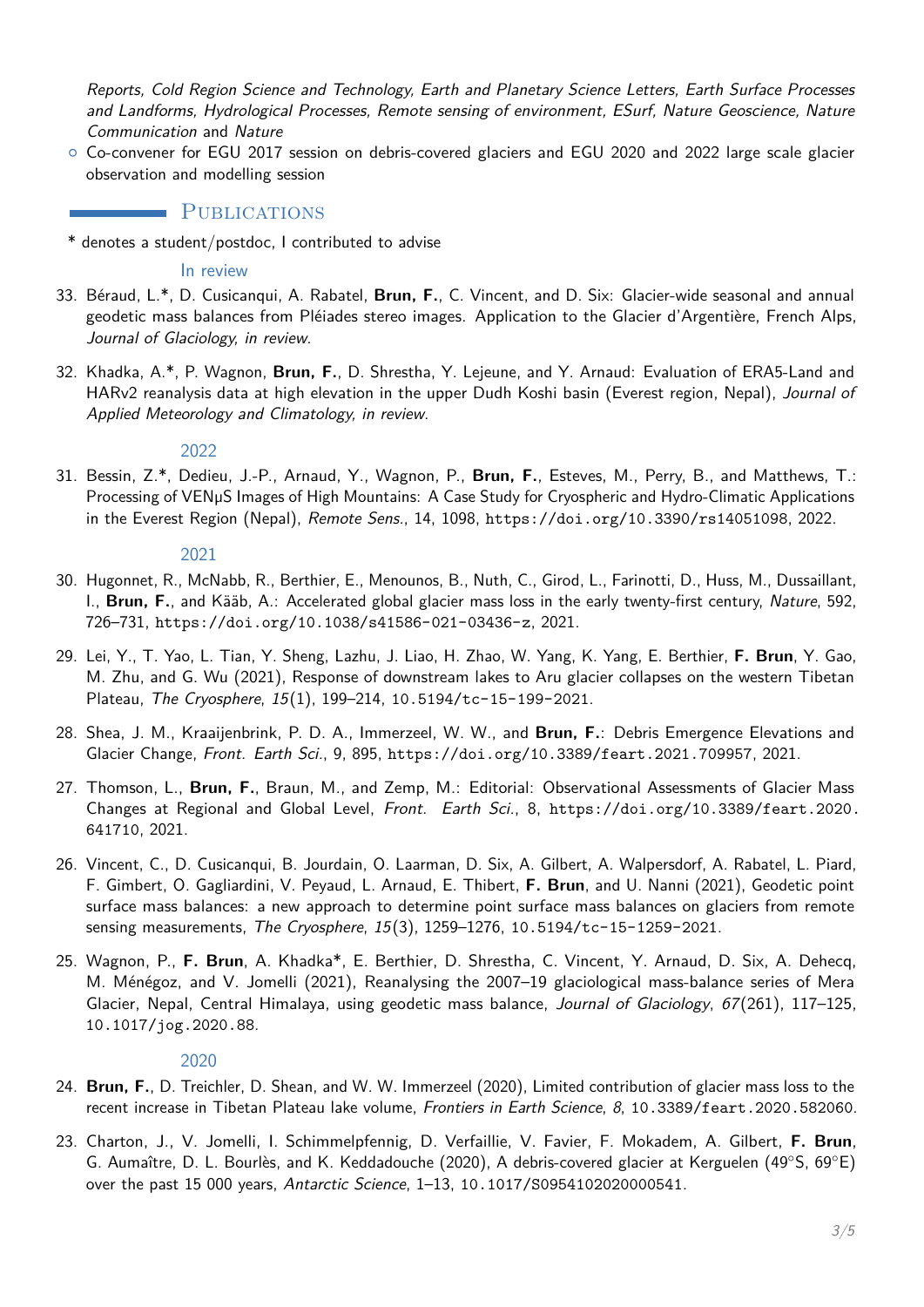2019

- 22. Berthier, E., and **F. Brun** (2019), Karakoram geodetic glacier mass balances between 2008 and 2016: persistence of the anomaly and influence of a large rock avalanche on Siachen Glacier, Journal of Glaciology, [10.1017/jog.2019.32](http://10.1017/jog.2019.32).
- 21. **Brun, F.**, P. Wagnon, E. Berthier, V. Jomelli, S.B Maharjan, F. Shrestha, and P. D. A. Kraaijenbrink (2019), Heterogeneous Influence of Glacier Morphology on the Mass Balance Variability in High Mountain Asia, Journal of Geophysical Research: Earth Surface, [10.1029/2018JF004838](http://10.1029/2018JF004838).
- 20. Dehecq, A., N. Gourmelen, A. S. Gardner, **F. Brun**, D. Goldberg, P. W. Nienow, E. Berthier, C. Vincent, P. Wagnon, and E. Trouvé (2019), Twenty-first century glacier slowdown driven by mass loss in High Mountain Asia, Nature Geoscience, 12(1), 22–27, [10.1038/s41561-018-0271-9](http://10.1038/s41561-018-0271-9).
- 19. Dussaillant, I., E. Berthier, **F. Brun**, M. Masiokas, R. Hugonnet, V. Favier, A. Rabatel, P. Pitte, and L. Ruiz (2019), Two decades of glacier mass loss along the Andes, Nature Geoscience, 12(10), 802–808, [10.1038/s41561-019-0432-5](http://10.1038/s41561-019-0432-5).
- 18. Menounos, B., R. Hugonnet, D. Shean, A. Gardner, I. Howat, E. Berthier, B. Pelto, C. Tennant, J. Shea, M.-J. Noh, **F. Brun**, and A. Dehecq (2019), Heterogeneous Changes in Western North American Glaciers Linked to Decadal Variability in Zonal Wind Strength, Geophysical Research Letters, 46(1), 200–209, [10.](http://10.1029/2018GL080942) [1029/2018GL080942](http://10.1029/2018GL080942).
- 17. Mimeau, L., M. Esteves, I. Zin, H.-W. Jacobi, **F. Brun**, P. Wagnon, D. Koirala, and Y. Arnaud (2019), Quantification of different flow components in a high-altitude glacierized catchment (Dudh Koshi, Nepalese Himalaya), Hydrology and Earth System Sciences, 2019, 1-35, [10.5194/hess-2018-34](http://10.5194/hess-2018-34).

#### 2018

- 16. **Brun, F.**, P. Wagnon, E. Berthier, J. M. Shea, W. W. Immerzeel, P. D. A. Kraaijenbrink, C. Vincent, C. Reverchon\*, D. Shrestha, and Y. Arnaud (2018), Ice cliff contribution to the tongue-wide ablation of Changri Nup Glacier, Nepal, central Himalaya, The Cryosphere, 12(11), 3439–3457, [10.5194/tc-12-3439-2018](http://10.5194/tc-12-3439-2018).
- 15. Dussaillant, I., E. Berthier, and **F. Brun** (2018), Geodetic Mass Balance of the Northern Patagonian Icefield from 2000 to 2012 Using Two Independent Methods, Frontiers in Earth Science, 6, 8, [10.3389/feart.2018.00008](http://10.3389/feart.2018.00008).
- 14. Kääb, A., S. Leinss, A. Gilbert, Y. Bühler, S. Gascoin, S. G. Evans, P. Bartelt, E. Berthier, **F. Brun**, W.-A. Chao, D. Farinotti, F. Gimbert, W. Guo, C. Huggel, J. S. Kargel, G. J. Leonard, L. Tian, D. Treichler, and T. Yao (2018), Massive collapse of two glaciers in western Tibet in 2016 after surge-like instability, Nature Geoscience, 11(2), 114–120, [10.1038/s41561-017-0039-7](http://10.1038/s41561-017-0039-7).
- 13. Miles, E. S., C. S. Watson, **F. Brun**, E. Berthier, M. Esteves, D. J. Quincey, K. E. Miles, and P. Wagnon (2018), Ablative and geomorphic effects of a supraglacial lake drainage and outburst event, Nepal Himalaya, The Cryosphere, 2018, 1–25, [10.5194/tc-2018-152](http://10.5194/tc-2018-152).
- 12. Vincent, C., M. Dumont, D. Six, **F. Brun**, G. Picard, and L. Arnaud (2018), Why do the dark and light ogives of Forbes bands have similar surface mass balances?, Journal of Glaciology, 64, 236–246, [10.1017/jog.2018.12](http://10.1017/jog.2018.12).
- 11. Wang, J., C. Song, J. T. Reager, F. Yao, J. S. Famiglietti, Y. Sheng, G. M. MacDonald, **F. Brun**, H. M. Schmied, R. A. Marston, and Y. Wada (2018), Recent global decline in endorheic basin water storages, Nature Geoscience, 11(12), 926–932, [10.1038/s41561-018-0265-7](http://10.1038/s41561-018-0265-7).

#### 2017

- 10. **Brun, F.**, E. Berthier, P. Wagnon, A. Kääb, and D. Treichler (2017), A spatially resolved estimate of High Mountain Asia glacier mass balances from 2000 to 2016, Nature Geoscience, 10, 668-673, [10.1038/ngeo2999](http://10.1038/ngeo2999).
- 9. Lamb, M. P., **F. Brun**, and B. M. Fuller (2017), Direct measurements of lift and drag on shallowly submerged cobbles in steep streams: Implications for flow resistance and sediment transport, Water Resources Research, 53(9), 7607–7629, [10.1002/2017WR020883](http://10.1002/2017WR020883).